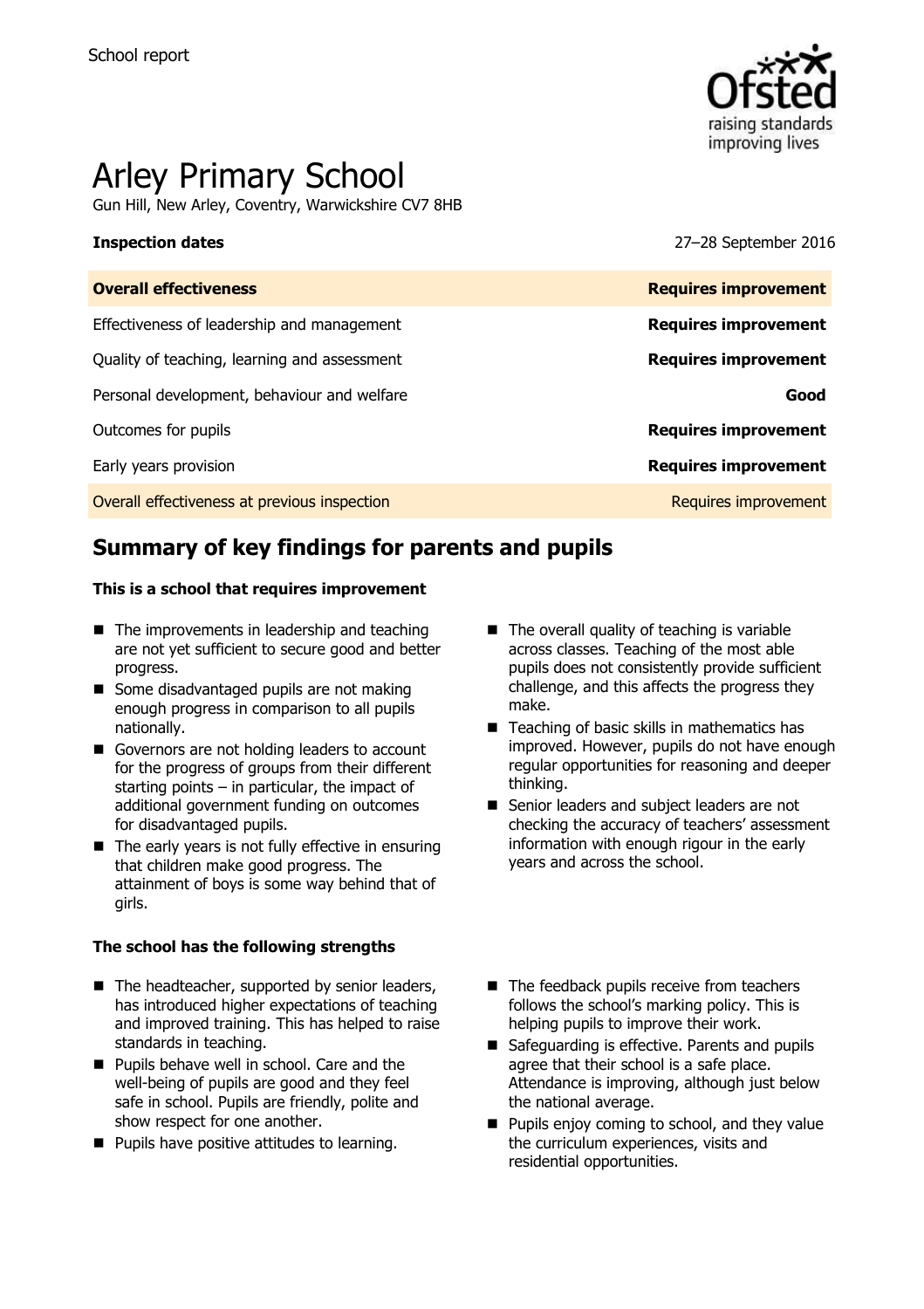

# **Full report**

### **What does the school need to do to improve further?**

- Improve leadership and management at all levels by making sure that:
	- leaders track the progress and attainment of pupils, especially the most able and disadvantaged
	- teachers' assessment judgements in all year groups are accurate and reflect what pupils can do
	- governors hold leaders to account for the progress of all groups, including the disadvantaged and most able.
- **IMPROVE THEORY IS NOTED EXAMPLE THEORY IS NOTED FOR THEORY IS EXAMPLED THEORY IS EXAMPLED THEORY IS EXAMPLED T** most able and disadvantaged, by:
	- ensuring that teachers provide challenging work that builds on what pupils already know
	- providing all pupils with regular opportunities in mathematics to develop their reasoning skills and to deepen their thinking in lessons
	- ensuring that any pupils who are falling behind make accelerated progress to catch up.
- $\blacksquare$  Improve provision for children in the early years by:
	- improving assessment procedures, so that they are more helpful in accurately identifying children's starting points and provide a clearer picture of progress over time
	- ensuring that staff provide activities which stimulate and engage boys, so that they achieve as well as girls in all areas of learning.

An external review of the school's use of the pupil premium should be undertaken in order to assess how this aspect of leadership and management may be improved.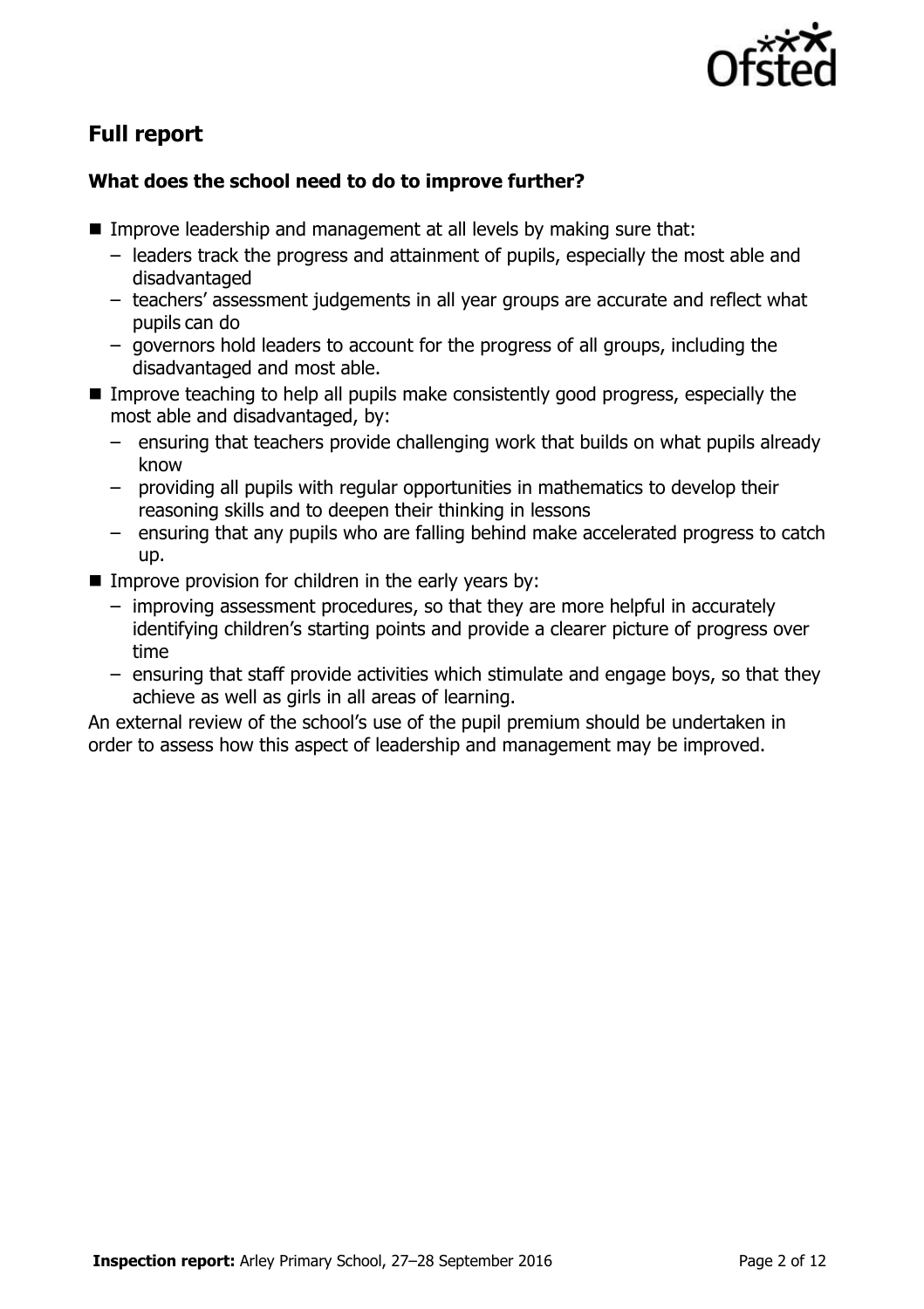# **Inspection judgements**

### **Effectiveness of leadership and management Requires improvement**

- Leadership and management require improvement. Although leaders have taken action to improve teaching since the time of the previous inspection, inconsistencies remain and too few pupils make good progress in each key stage. A legacy of weaker assessments, coupled with activities that do not consistently challenge pupils, has resulted in too few pupils making good progress and reaching higher levels in attainment in the early years and key stage 1.
- Since the appointment of new middle leaders, the pace of improvement has increased. The headteacher and leadership team have secured the support of parents. The headteacher has created a cohesive senior leadership team that shares a clear vision for the future.
- The headteacher has taken action to improve teaching and has successfully recruited new teaching staff in the early years and key stage 1. In order to monitor teaching, key stage and subject leaders make checks on the quality of teaching and learning. They provide helpful feedback to teachers. This enables teachers to see where their practice is effective and where it needs to improve. However, senior leaders and subject leaders are not regularly making sure that teachers' planning and resourcing are matched to the needs of the pupils.
- Senior leaders have introduced new systems for tracking pupils' achievement. However, senior leaders are not monitoring the accuracy of teachers' assessment judgements with adequate rigour, and the previous legacy of inaccurate assessments has not been fully resolved. As a result, work is not always well matched to the needs of the pupils and some pupils who have fallen behind their classmates are not making fast enough progress.
- Leaders have accurately identified that disadvantaged pupils are making slower progress than other pupils. However, plans are not sharply focused enough on what the intended focus of the spending is, what intended improvements are and how impact will be measured. Additional government funding for disadvantaged pupils is having too little impact on their attainment. Some disadvantaged pupils are falling behind and need to make accelerated progress to catch up, given their starting points.
- Leadership of pupils who have special educational needs and/or disabilities is effective. Regular reviews of pupils' progress are undertaken and additional support is provided where necessary using a range of strategies. The school proactively supports pupils with additional behavioural needs. From September, additional support has been put in place for a small group of pupils with social and emotional needs in key stage 1. The curriculum has been modified to meet their needs and develop their early social and relationship skills. It is too early to evaluate the impact of this provision, but leaders are monitoring it closely.
- The curriculum has developed since the previous inspection, with whole-school themes encompassing different subjects. The curriculum is well planned. It provides pupils with a good range of opportunities to make links between subjects and promotes their English and mathematics skills across the curriculum. Visits enrich the curriculum in each of the themes. Pupils have opportunities to develop their sporting, musical percussion and artistic talents. In key stage 2, pupils are given opportunities to

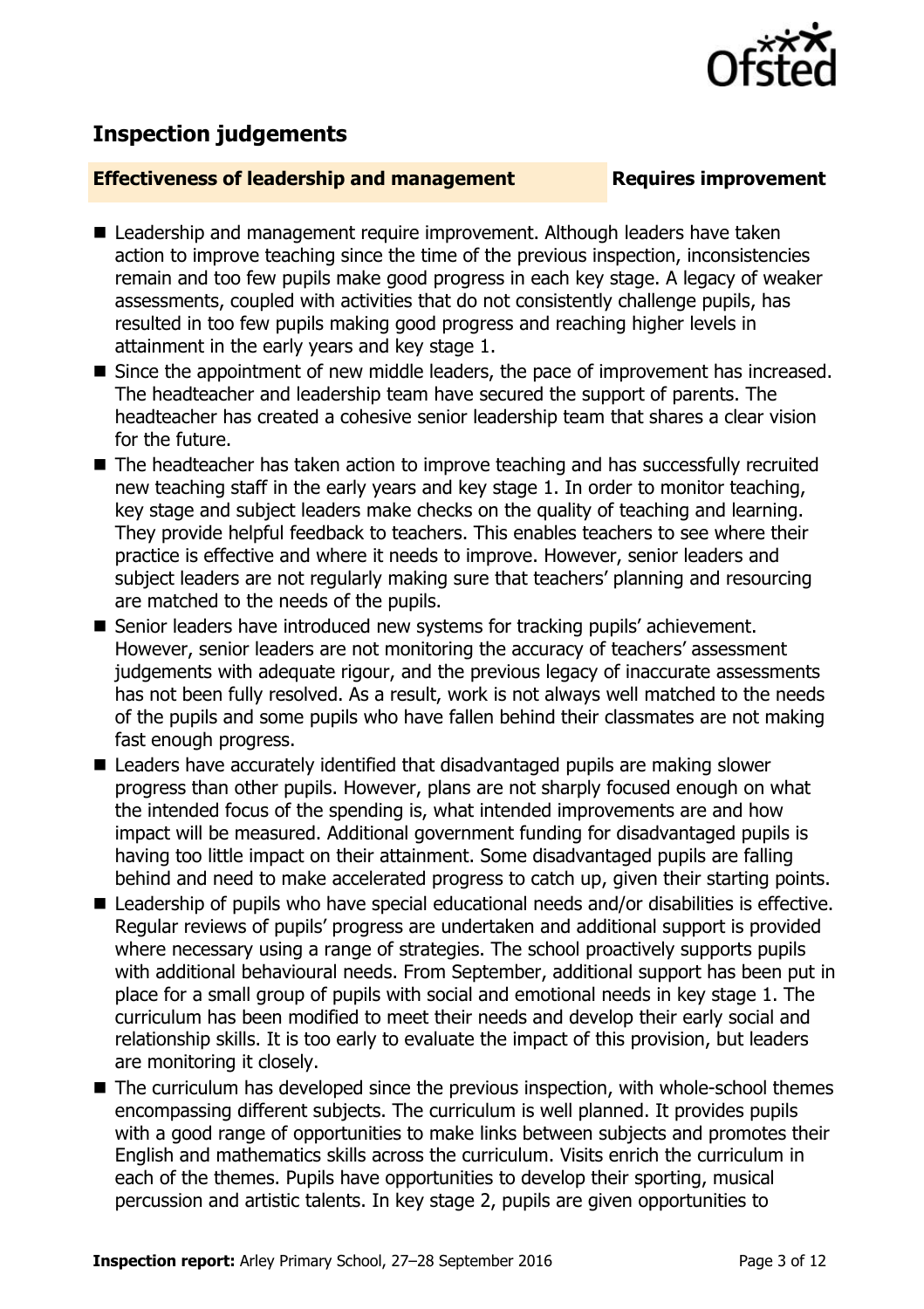

participate in residential visits and they anticipate these with great excitement.

- The school's curriculum has a focus on pupils' spiritual, moral, social and cultural development. Pupils show a strong understanding of the British values of democracy and tolerance for others. This is helping them to understand life in modern Britain.
- Additional sports funding is used effectively to provide lunchtime clubs for pupils. Pupils' participation in physical activities is good. They enjoy sport and understand that being active keeps them fit and healthy.
- $\blacksquare$  The majority of parents are highly supportive of the school and report that their children are happy and well looked after at the school. Parents who spoke to inspectors all said that their children enjoy school. They reported that staff are friendly and cater for the needs of all the children. Comments included, 'Teachers are visible, approachable to both parents and children.'

### **Governance**

- Governors are knowledgeable about the school and understand the needs of the local community. They share the leadership team's ambitions to further improve the school. After the last inspection the governing body commissioned an audit of governance. As a result of the audit, changes have been made to clerking arrangements and governors are now linked to a subject or an area such as safeguarding.
- Governors are providing increasing challenge to senior leaders. However, they do not ensure that the pupil premium is making enough of a difference to the achievement of disadvantaged pupils. Governors' involvement in deciding how the pupil premium should be spent and checking on its impact has not been effective enough.
- Training for governors is up to date. Induction for new governors includes training and visits to the school. Governors have a clear understanding of the links between teachers' performance and pay progression.
- The governing body has a number of vacancies, with a third of governor roles vacant. Governors recognise the need to recruit governors with the skills necessary to support the school.

### **Safeguarding**

- The arrangements for safeguarding are effective.
- The culture of safeguarding pupils is evident from when you enter the school. Clear information is provided for visitors about safeguarding. Staff in school have up-to-date training on procedures and have received training on preventing radicalisation. However, some school policies do not reflect the latest advice from the local authority. Links with outside agencies are effective. These ensure that pupils and families are offered appropriate support.

### **Quality of teaching, learning and assessment Requires improvement**

■ Teaching, learning and assessment require improvement. Although teaching has improved since the previous inspection, teaching lacks consistency in meeting the needs of the most able and the disadvantaged pupils. Not all teachers have high enough expectations and work is not always matched to the needs of all groups of pupils.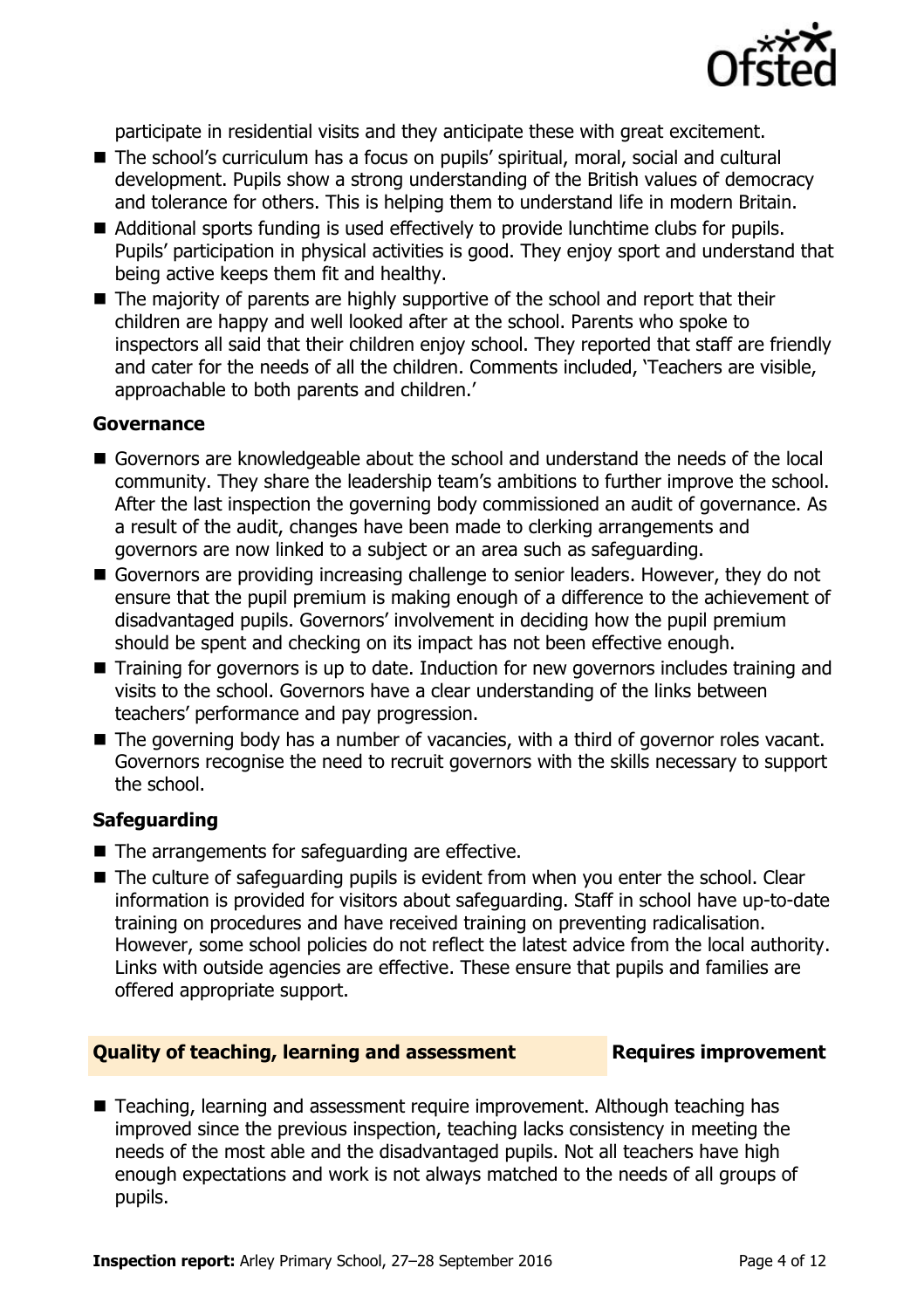

- Significant improvements have been made to the teaching of writing, spelling, grammar and punctuation. Teachers demonstrate a good subject knowledge of these aspects of the curriculum. However, the standard of writing in other subjects is not as high as that seen in English lessons. This is because pupils are not transferring the basic skills across other subjects and teachers' expectations are not consistently high enough.
- The teaching of reading is improving in key stage 1 because of stronger teaching of phonics. Lessons in phonics engage pupils and they make clear links between the sounds letters make, spelling, reading and writing. For example, in Year 2, pupils enjoyed writing about a visit to a local woodland area. They made good use of their phonics to spell words linked to the topic and shared their work enthusiastically.
- Basic skills in mathematics are taught well. However, the teaching of reasoning is inconsistent. There is some stronger practice evident, as seen in pupils' books in Year 6. However, across the school, there are not enough opportunities for pupils to develop their reasoning skills in mathematics, to solve real-life problems and to think in greater depth. This is slowing the progress pupils make in mathematics. Recent staff training on teaching greater depth in mathematics has been well received by teachers.
- Teachers are not consistently assessing pupils' learning accurately. Teachers are not using information about what pupils already understand and can do when they plan lessons. As a result, pupils, including the most able, are not sufficiently challenged to think or read at greater depth and their progress is not as rapid as it could be.
- Despite the inconsistencies seen in teaching, there are several strengths evident in teaching. Work in pupils' books and visits to lessons show that pupils are given regular helpful feedback on their work. All staff follow the school's marking policy. Pupils said that teachers' comments help them improve their work.
- Teachers often using questioning well to extend pupils' spoken language. Effective questioning prompts pupils to explain their answers more thoroughly and give reasons for their ideas. For example, in Year 6, skilful questioning enabled the pupils to articulate their thoughts in a mature reflective manner.
- Teachers insist that pupils take pride in their work. The emphasis placed on improved presentation and accuracy in letter formation is having a positive impact on the quality of handwriting.
- Homework extends pupils' learning. Pupils regularly complete online mathematics homework, practise spellings and read at home. Most parents who responded to Ofsted's online questionnaire, Parent View, confirmed that their children receive homework appropriate for their age.
- Teachers organise classrooms to encourage good work habits. All spaces are used effectively to develop a wide range of skills.
- Relationships between staff and pupils are positive and lessons are conducted in an orderly manner.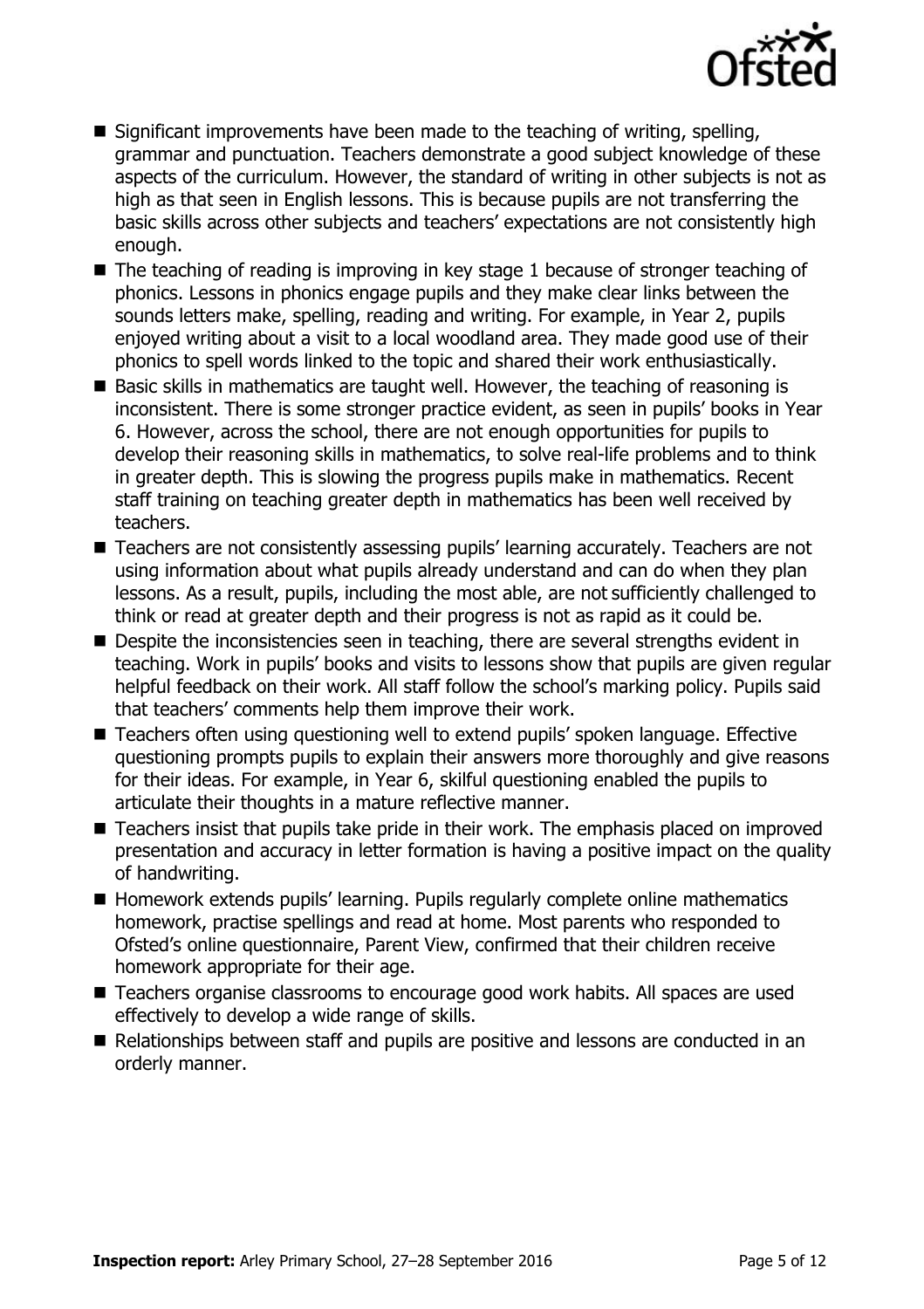

### **Personal development, behaviour and welfare Good**

### **Personal development and welfare**

- The school's work to promote pupils' personal development and welfare is good.
- Pupils are confident, proud of their school and keen to talk to visitors. In class, they listen well to the views of others and show consideration for one another when others speak. Pupils feel safe in school.
- The school has focused on developing a whole-school culture where the 'Arley Rights' of be respectful, be safe, learn and achieve are championed for all pupils in school.
- **Pupils are respectful of each other and there is a friendly and courteous atmosphere** around the school. One comment summed this up: 'We have learned to love people for who they are.'
- Teachers provide opportunities for pupils to explore the theme of individual rights through their work. In Years 5 and 6, pupils have identified what their rights are, including the right to be themselves. They look at protective adults who help keep them safe. These include family members, their teachers and lunchtime staff. The reasons provided by pupils for feeling safe with these adults included that they are sensible, they care for pupils, and they are respectful and good listeners. The values of respect and care permeate through this school.
- $\blacksquare$  Pupils show an understanding of how to keep themselves safe on the internet. They talk confidently about the work staff do in assemblies and through visitors and online programmes to learn about safety on the internet and social media.
- In discussions with inspectors, pupils showed an understanding of different types of bullying and what they would do if they had a concern. School records show that incidents of bullying are rare. The majority of parents who responded to Parent View said the school deals effectively with bullying.
- $\blacksquare$  Pupils understand how to stay healthy through work in school on healthy food, keeping fit and in science. Pupils can explain the beneficial effects exercise has on their body. This is as a result of effective teaching in personal, social and health education lessons.
- School councillors play an active role in school. The school extends leadership roles to road safety and playing with younger pupils in school. Pupils are proud to take on leadership roles in school.
- Staff show an in-depth knowledge of the needs of individual pupils. They are proactive in meeting their social and emotional needs.

### **Behaviour**

- The behaviour of pupils is good.
- **Pupils behave well in classes and move around school in an orderly manner. This is** because all staff set high expectations of behaviour. Pupils are well mannered and show they care for younger pupils in the school.
- There have been no exclusions since the previous inspection. Pupils know what is expected of them and talk confidently about whom they would go to if they had a problem or concern.
- Attendance is improving and is now broadly in line with the national average. Leaders have successfully reduced the number of pupils who are persistently absent. There are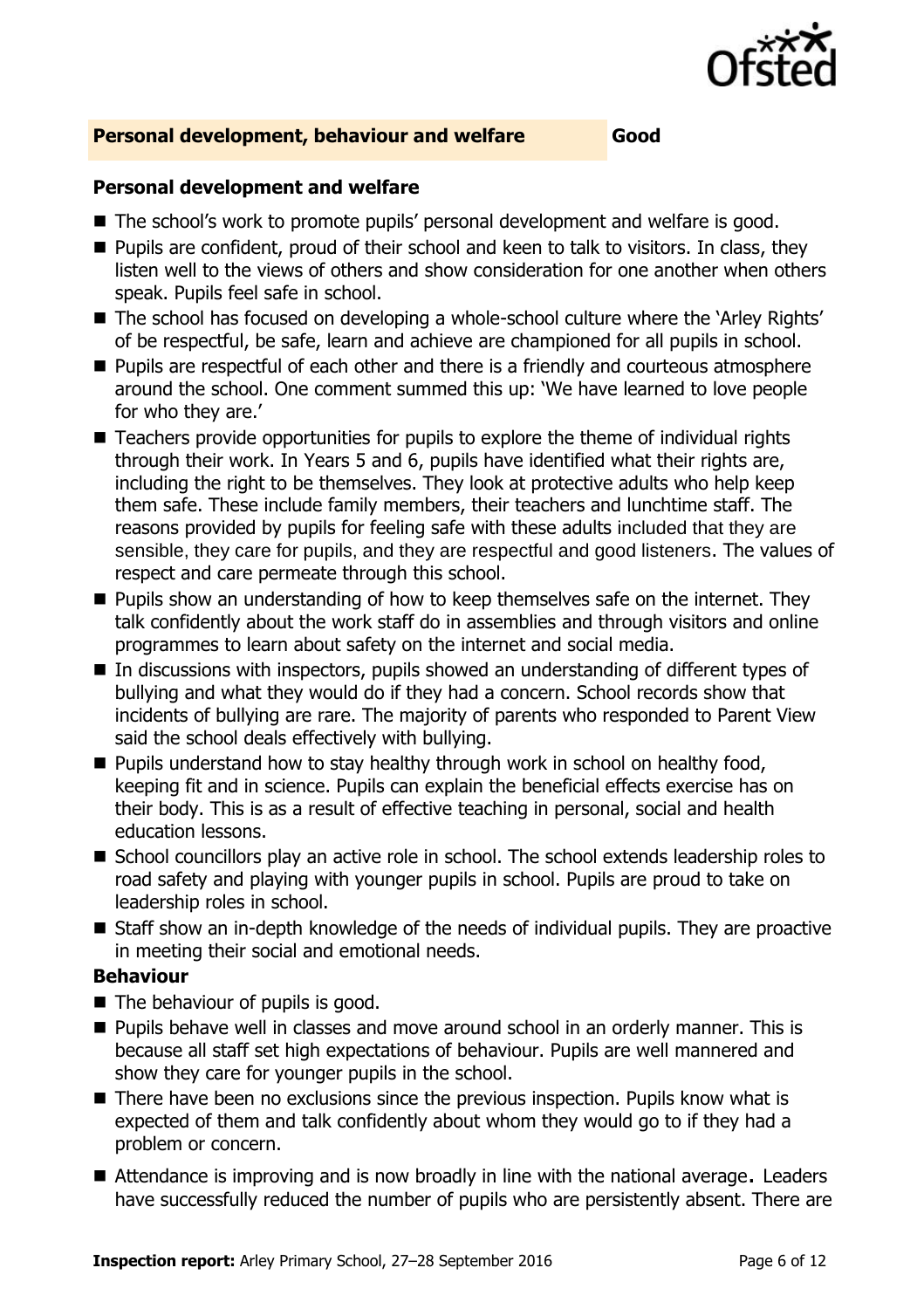

comprehensive procedures in place to follow up on any absences.

**Pupils have positive attitudes to learning. They are keen to learn, concentrate and** persevere in activities when teaching is strong. In a minority of lessons, some pupils are distracted and off-task. This is when the learning is not closely matched to the needs of the pupils.

### **Outcomes for pupils Requires improvement**

- Inspection evidence shows that attainment and progress are variable and not consistently good. There is some past underachievement to overcome. Nevertheless, changes are having a positive impact on the number of pupils making at least expected progress in reading, writing and mathematics.
- **Provisional key stage 2 information for 2016 indicates that attainment in writing is in** line with the national average but attainment in mathematics and reading is below the national average. This is because teaching is not always well matched to the needs of pupils.
- Some disadvantaged pupils do not make enough progress compared with other pupils nationally. Provisional information for 2016 indicates that the attainment of disadvantaged pupils lags behind that of other pupils nationally. Work seen in books and school information for current pupils show that disadvantaged pupils are making progress that is broadly in line with their peers.
- The most able pupils make expected progress but this is not rapid enough for them to reach the higher standards of which they are capable. This is because teaching is not demanding enough for the most able pupils.
- There is evidence of improvements in pupils' knowledge and skills in reading, writing and mathematics for current pupils. Leaders have taken actions to address weaknesses in teaching. This is resulting in pupils making expected progress across key stage 2 from their different starting points, although not enough make better than expected progress.
- **Pupils enjoy reading. The proportions of pupils reaching the expected standard in the** phonics screening check have increased since the previous inspection. Improvements in phonics are as a result of improvements in the teaching of phonics, new resources and training for staff.
- **Pupils who read to inspectors read fluently, confidently and with good expression.** Those spoken to during this inspection demonstrated a developing knowledge of different authors. New reading resources have particularly engaged boys in reading in key stage 2. Pupils enjoy the opportunities school provides to see performances of their favourite books and fairy tales at the theatre.
- $\blacksquare$  Pupils who have special educational needs and/or disabilities are making the same progress as others and sometimes better, because interventions and support are effective.
- Work in pupils' books shows that pupils' attainment in science, history and geography is broadly in line with age-related expectations.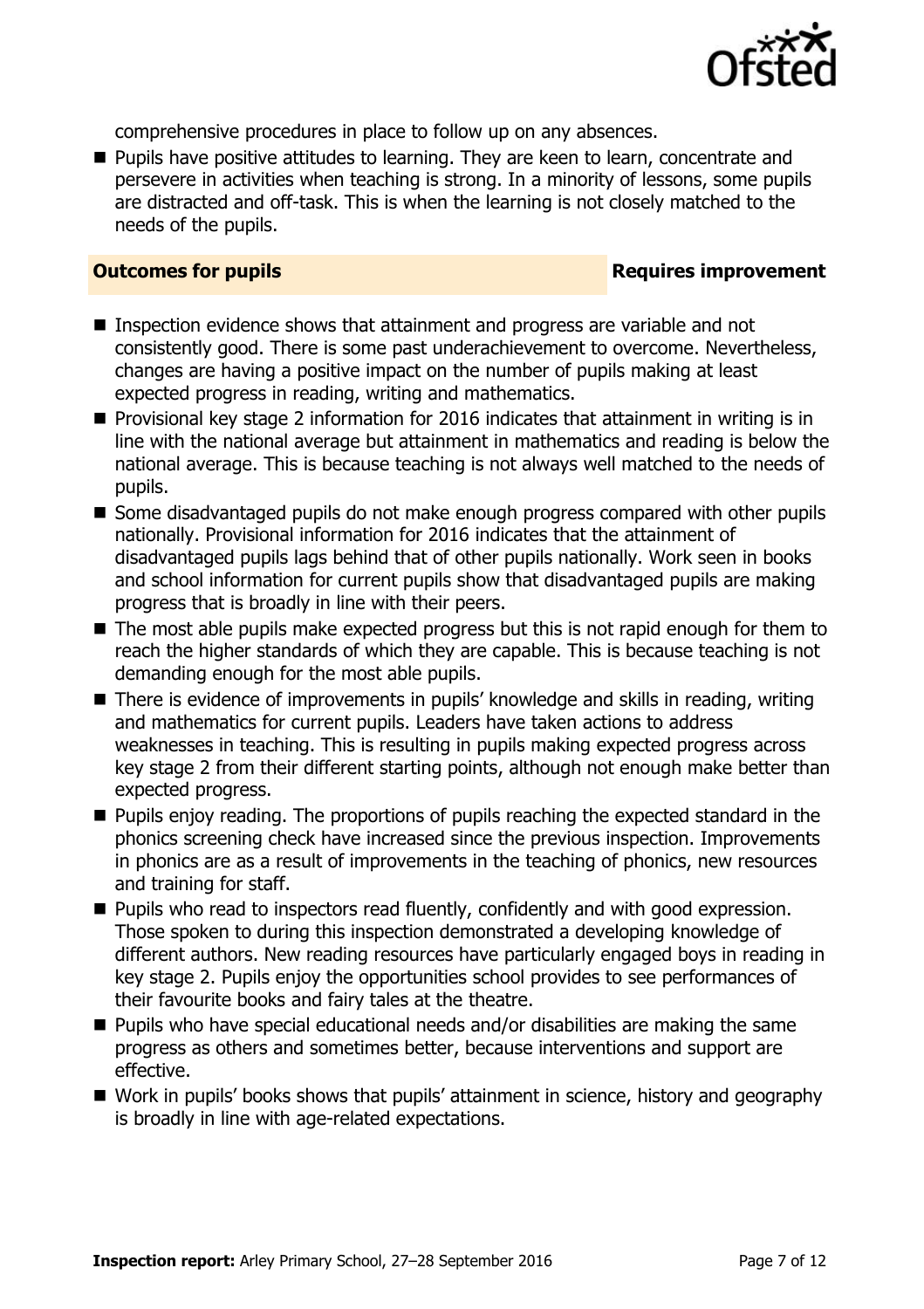

 Leaders are taking appropriate action to work with the middle leaders and the local authority to accelerate the progress pupils make. Inspection evidence identifies encouraging signs that these improvements and provisional improvements in key stage 2 are being built on.

### **Early years provision**

- The majority of children join Nursery and Reception with skills that are below those typical for their age. Some children enter with skills that are typical for their age.
- Since the last inspection, the proportion of children reaching a good level of development by the end of Reception has markedly improved and is now just below the national average. More children are now prepared for the next stage of their education in Year 1. However, the attainment of boys is below that of girls in all areas of learning.
- The new leader of the early years is developing the management role and gaining a more informed knowledge of the strengths and weaknesses of the provision. Senior leaders visit Nursery and Reception classes but are not using these visits well enough to monitor practice and inform plans for improvement. This is resulting in inconsistent practice for children across the early years classes.
- Assessments carried out by adults throughout the year do not always match the abilities of the children. For example, early writing assessments show that when they start Nursery the adults' assessments of the children are lower than the work in journals shows. This means that adults are not planning for next steps in learning as effectively as they could.
- Teaching is variable but has several strengths. Learning spaces are well organised and appropriately resourced. Both indoor and outdoor learning spaces provide children with experiences in all areas of learning. Adults plan learning from the interests of the children. For example, during the inspection, children in Nursery enjoyed exploring trucks and the speed they travelled down ramps in the outdoor classroom. In Reception, children were excited when playing with the toy dinosaurs. Children played well together: interacting and making sounds they thought the dinosaurs would make. Children sustained their interest in the activities and demonstrated their developing understanding of taking turns.
- Adults encourage children to make choices of activities they would like to try. Early social skills are developed to support children in sharing toys, being kind and listening to others.
- Children behave well and play in safe learning spaces. Routines are evident in the early years, and these support children's understanding of how to stay safe. The arrangements to ensure children's safeguarding and welfare needs are effective and meet statutory requirements. Children are well cared for and feel safe.
- The early years leader is strengthening links with parents and agencies to support parents. Communication with parents is effective. Comments from parents were very positive and included, 'They are treated as an individual. Staff have time for all the children. They come out of school buzzing with excitement to share with us what they have learned on a daily basis.'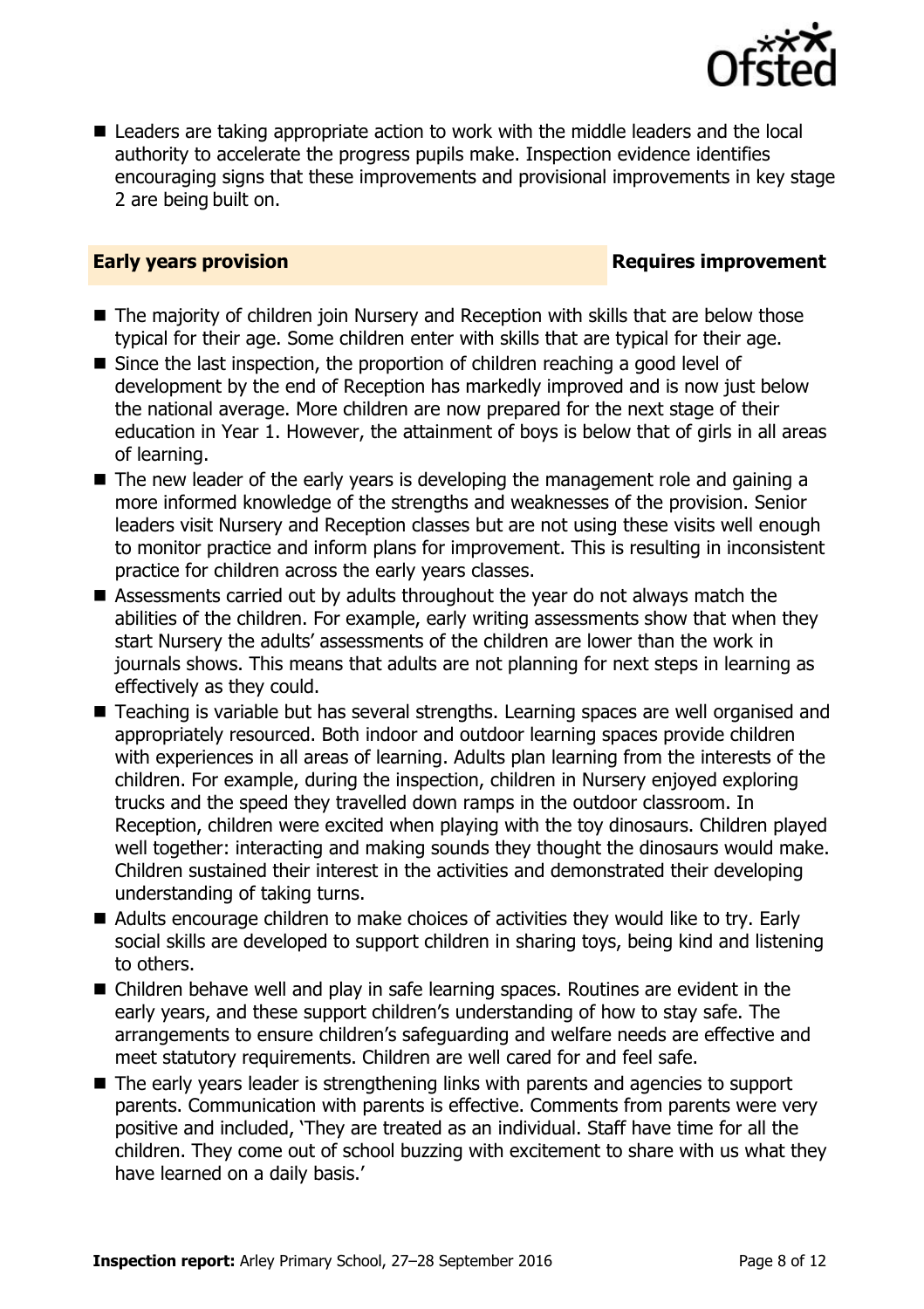

# **School details**

| Unique reference number | 139913       |
|-------------------------|--------------|
| Local authority         | Warwickshire |
| Inspection number       | 10020045     |

This inspection of the school was carried out under section 5 of the Education Act 2005.

| Type of school                      | Primary                      |
|-------------------------------------|------------------------------|
| School category                     | Community                    |
| Age range of pupils                 | $3 - 11$                     |
| <b>Gender of pupils</b>             | Mixed                        |
| Number of pupils on the school roll | 239                          |
| Appropriate authority               | The governing body           |
| Chair                               | Karen Jack                   |
| <b>Headteacher</b>                  | <b>Brigitte Letts</b>        |
| Telephone number                    | 01676 540 347                |
| Website                             | www.arleyprimaryschool.co.uk |
| <b>Email address</b>                | admin2012@welearn365.com     |
| Date of previous inspection         | 15-16 October 2014           |

### **Information about this school**

- Arley Primary is smaller than the average-sized primary school.
- The school has a Nursery providing morning places and two full-time Reception classes. There is one mixed-year class in Years 1 and 2. All other classes are one single class.
- The school did not meet the government's current floor standards in 2015, which set the minimum expectations for pupils' attainment and progress in reading, writing and mathematics in Year 6.
- $\blacksquare$  The proportion of disadvantaged pupils is average.
- The vast majority of pupils are White British. A very small minority of pupils are from minority ethnic groups.
- The proportion of pupils who have special educational needs and/or disabilities is above the national average.
- The headteacher and deputy headteacher have been in post since 2013.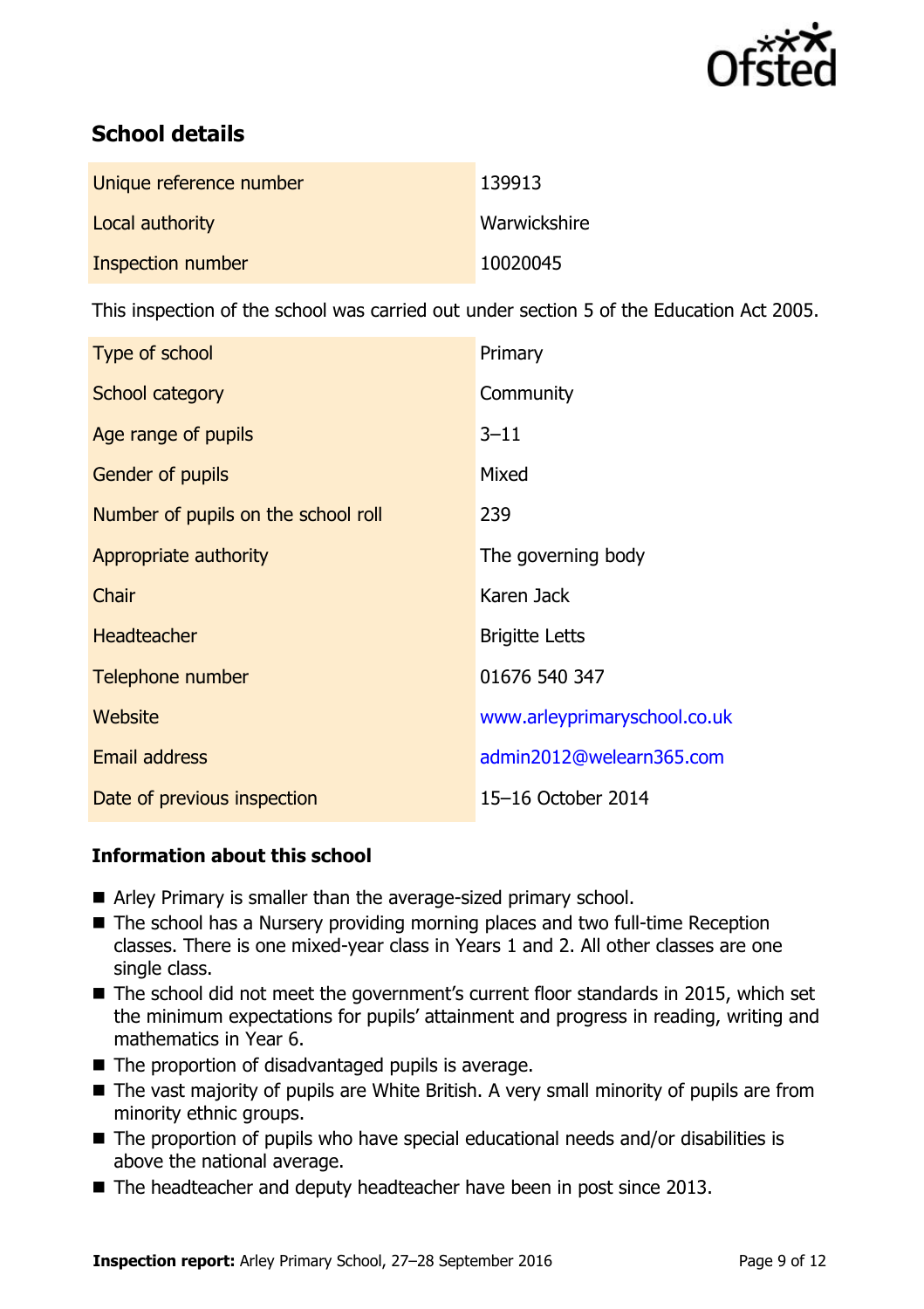

- There have been a number of changes of staff in key stage 1 and the early years since the previous inspection. New leaders for the early years and key stage 1 joined the school in 2015.
- $\blacksquare$  In key stage 1 there are two long-term supply teachers in classes.
- The governing body currently has five co-opted vacancies.
- The school meets requirements on the publication of specified information on its website.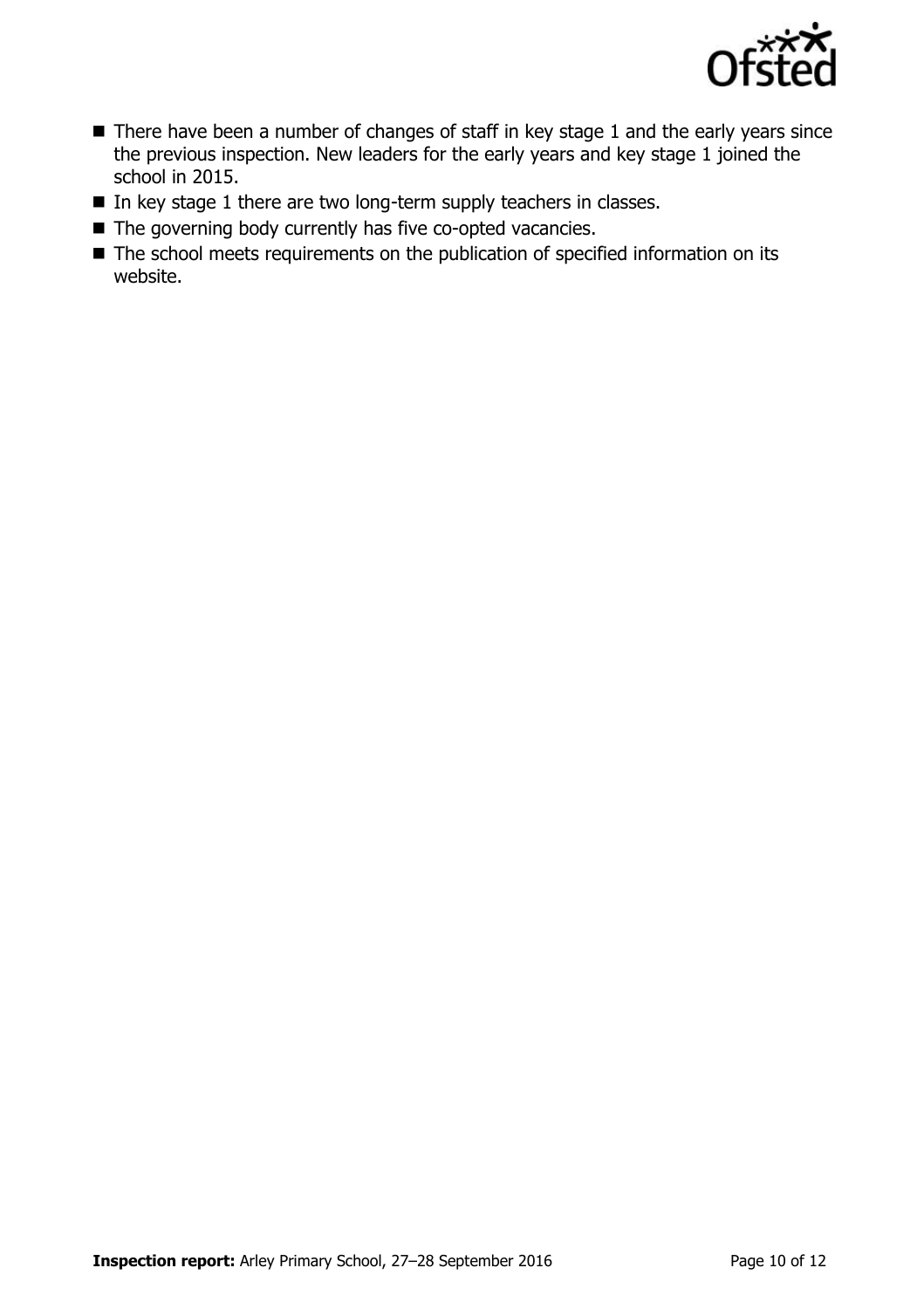

## **Information about this inspection**

- Inspectors observed teaching and learning in 15 lessons and parts of lesson. Nine of the lesson observations were conducted jointly with senior leaders.
- Inspectors heard pupils read in key stage 1 and key stage 2.
- Inspectors scrutinised pupils' work in books in a range of subjects from the current and past academic year.
- Meetings were held with senior leaders, staff, pupils and three members of the governing body. A telephone conversation took place with a local authority representative.
- Inspectors scrutinised the school's website.
- Inspectors took account of 29 responses to the online Ofsted questionnaire, Parent View, and 16 written comments. Inspectors spoke with a number of parents on the playground.
- A range of documents were looked at, including the school's information about pupils' achievement and current progress.
- **Inspectors reviewed school records on pupils' attendance, behaviour and safety.**
- **Inspectors also took into account 49 responses to the pupil questionnaire and 18** responses to the staff questionnaire.

### **Inspection team**

Pamela Matty, lead inspector **Constanting Constanting Constanting Pamela Matty**, lead inspector Emma Titchener **Construction Construction** Ofsted Inspector